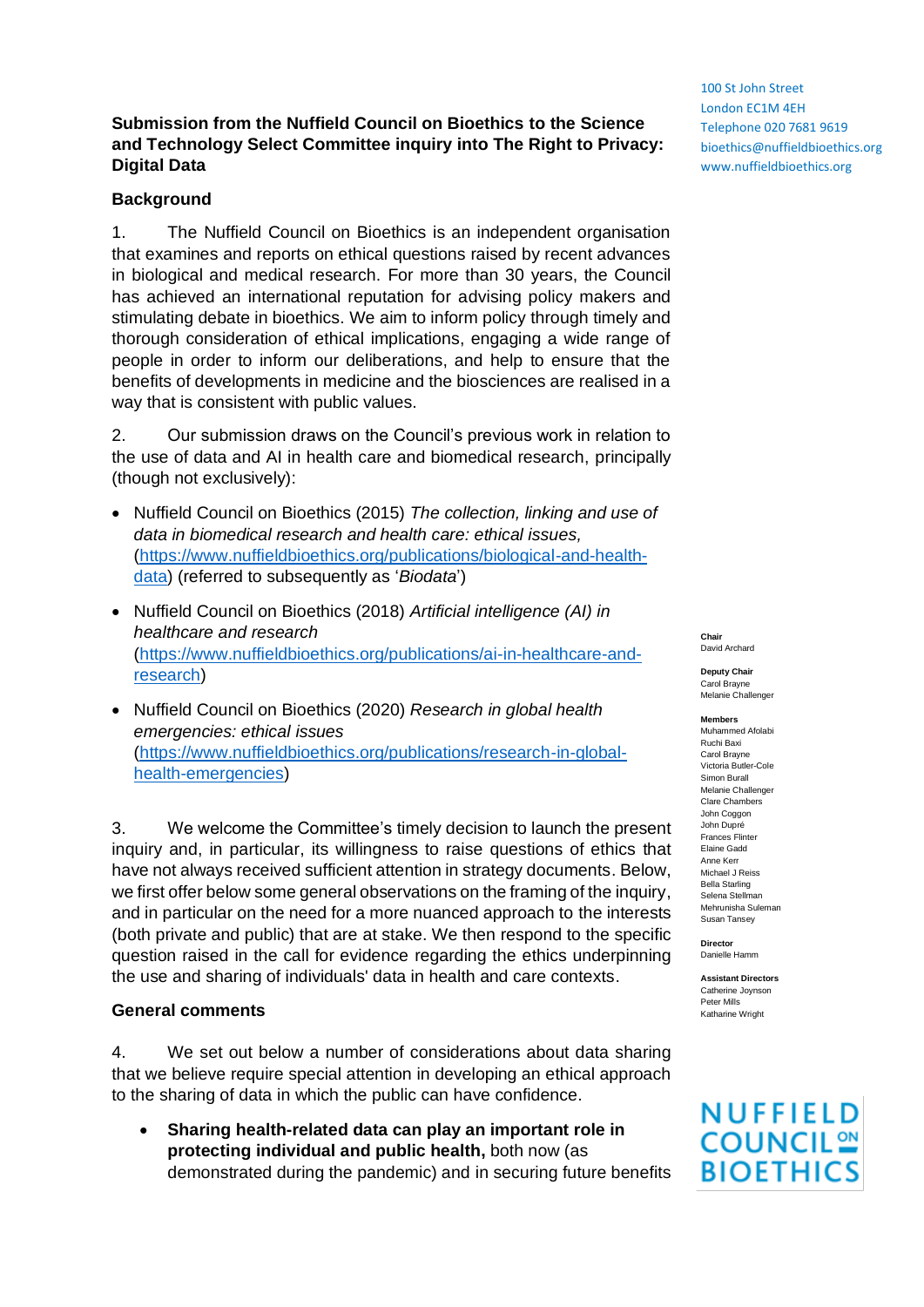through advances in diagnosis, treatment and prevention. Seeking to promote responsible data sharing is therefore a legitimate policy aim. However, in order to secure those benefits in ways that are equitable, it is foundational that datasets should be **inclusive** (partial datasets not only exclude parts of the population from potential benefit but may actually lead to harmful outcomes), **accurate** and **appropriate.**

- The use of health-related data raises complex questions of public and private interests which should not be reduced to a simple contrast between 'personal privacy' and 'public benefit'. Rather, **public and private interests are inseparably bound together:**  Individuals have a strong personal interest in the public good of an effective healthcare system and in research that is able to improve that system. Meanwhile, there is strong public interest in developing and maintaining data sharing systems in which individuals feel able to place their confidence.
- Crucially, a person's private interests in how their data are being used are not limited to concerns about confidentiality: preventing unauthorised access or re-identification of anonymised information. Health-related data provide information about a *person*, often provided in relationships of trust. **Individuals have a stake in how and for what purpose those data are being used** – and trustworthy governance systems will show respect for persons through the way that this stake has been recognised.
- Data obtained in a healthcare setting may be aggregated or anonymised in a way that makes the re-identification of a data subject more difficult. However, the possibility remains that **individual-level data and even some aggregated data could be linked to a subject** (re-identification), either maliciously or accidentally. The richer the information (the more linked data points), the more useful it may be for a range of purposes but the harder it is likely to be to anonymise meaningfully.
- Requirements relating to data being handled "safely, lawfully and transparently" (as in, for example, the draft strategy *Data saves lives*) are therefore necessary but not sufficient. Other measures are required which provide confidence regarding the future purposes for which data may be used. These might, for example, include such measures as diverse **public involvement** in agreeing what is, and what is not, an acceptable purpose for sharing, and **transparency** about the systems in place to determine specific access requests to datasets.
- The interest that any individual has in data about them does not necessarily mean that they are entitled to control all use of it. Certain uses, such as sharing of data for quality assurance and safety purposes, for example, could be regarded as part of an implied understanding about the responsibilities of users and providers in the provision and use of publicly funded health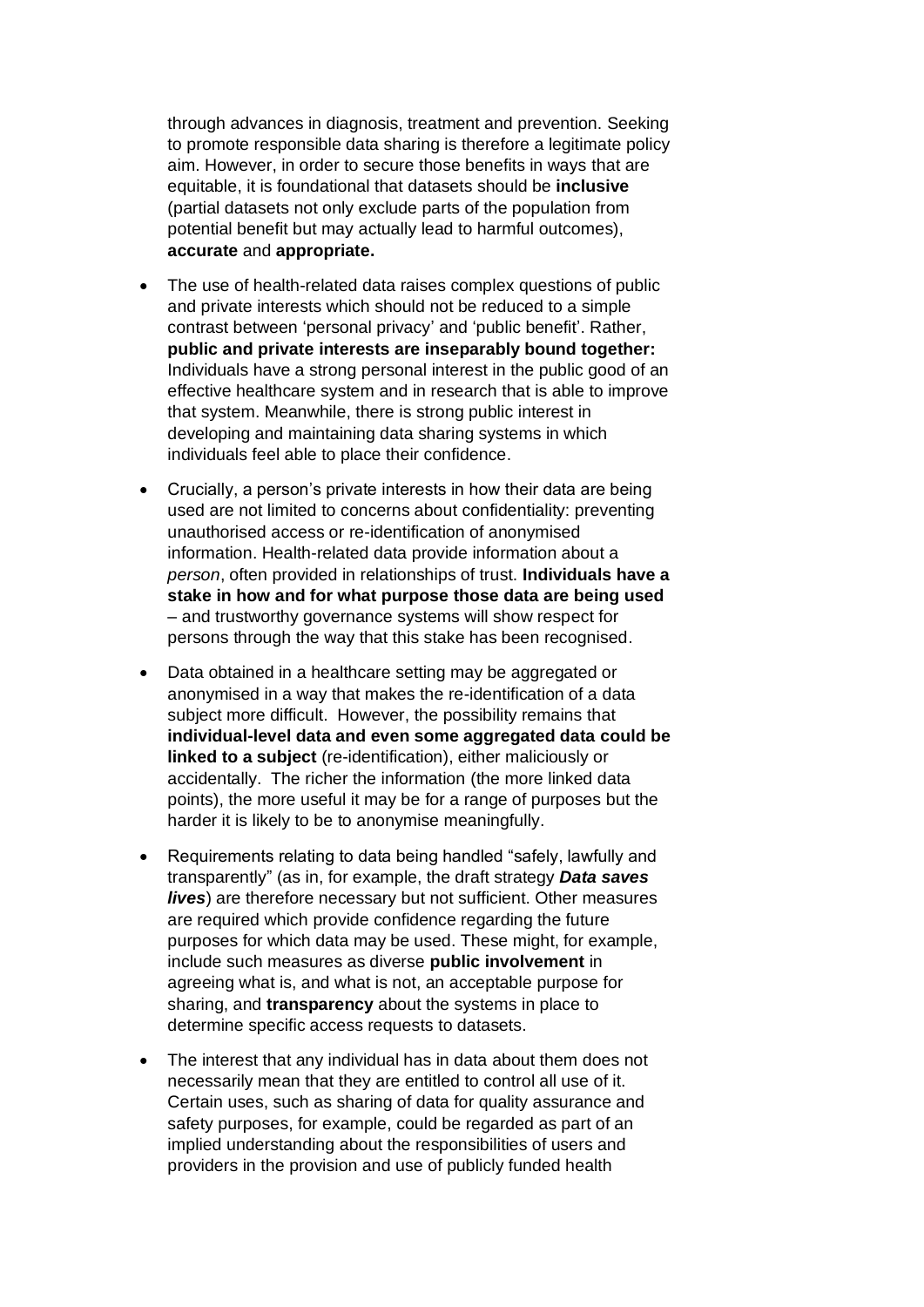systems. Further uses of data that are not implied or required for the use of a service, such as in biomedical research, may fall outside the terms of this implied understanding, and any decision to do so should not be determined without users having a say.

• Transparency is not the same as giving control (although these concepts at times seem to be conflated in *Data saves lives*). Indeed, where people do not have control over data about them because those data can be shared regardless of their wishes, it is particularly important that they are aware of this.

### **Ethical underpinning of the use and sharing of individuals' data in health and care contexts**

5. Our submission draws on the general approach to the use of data in healthcare and biomedical research that was initially set out in our 2015 *Biodata* report. It is a foundational observation of that report that, the mutual implication of public and private interests in the use of data (referred to above) shapes the relation between moral norms, individual agency and practical governance. Thus, the presumptive 'right to privacy' (the general rubric of the Inquiry) should be seen to imply a right to consideration of interest in the benefits of data sharing in relation to others' rights to privacy. Furthermore, it may do so differently depending on the possibilities afforded by a given state of knowledge or technology (such as technologies for collecting and processing data, or for extracting value from it which could lead to population benefits). In the Council's view, it is necessary, therefore, to identify what constitutes a set of morally reasonable expectations about the use of data for a given data initiative.

6. In our 2015 report we identified a policy and governance vacuum between the overarching legal provisions, intended to safeguard the privacy of individuals, and the administration of data use aimed at securing public benefits. We argue that filling this vacuum requires a dynamic, reflective process that acknowledges the importance of general principles (like the right to consent) but gives effect to these against a background of social norms and values that apply in particular circumstances. These relate to how people understand the relation between public and private interests and, therefore, the costs or risks that they are willing to bear on behalf of others and the expectations they have of others in return. This understanding may be different in different circumstances and may change over time.

7. We suggest that three sorts of considerations are relevant to defining a set of morally reasonable expectations about how data should be used in any given initiative, giving proper attention to the morally relevant interests at stake:

• the norms of privacy and disclosure applicable among those who participate in a data initiative (as set out, for example, in an initial consent process where a data initiative operates on an 'opt-in' model)